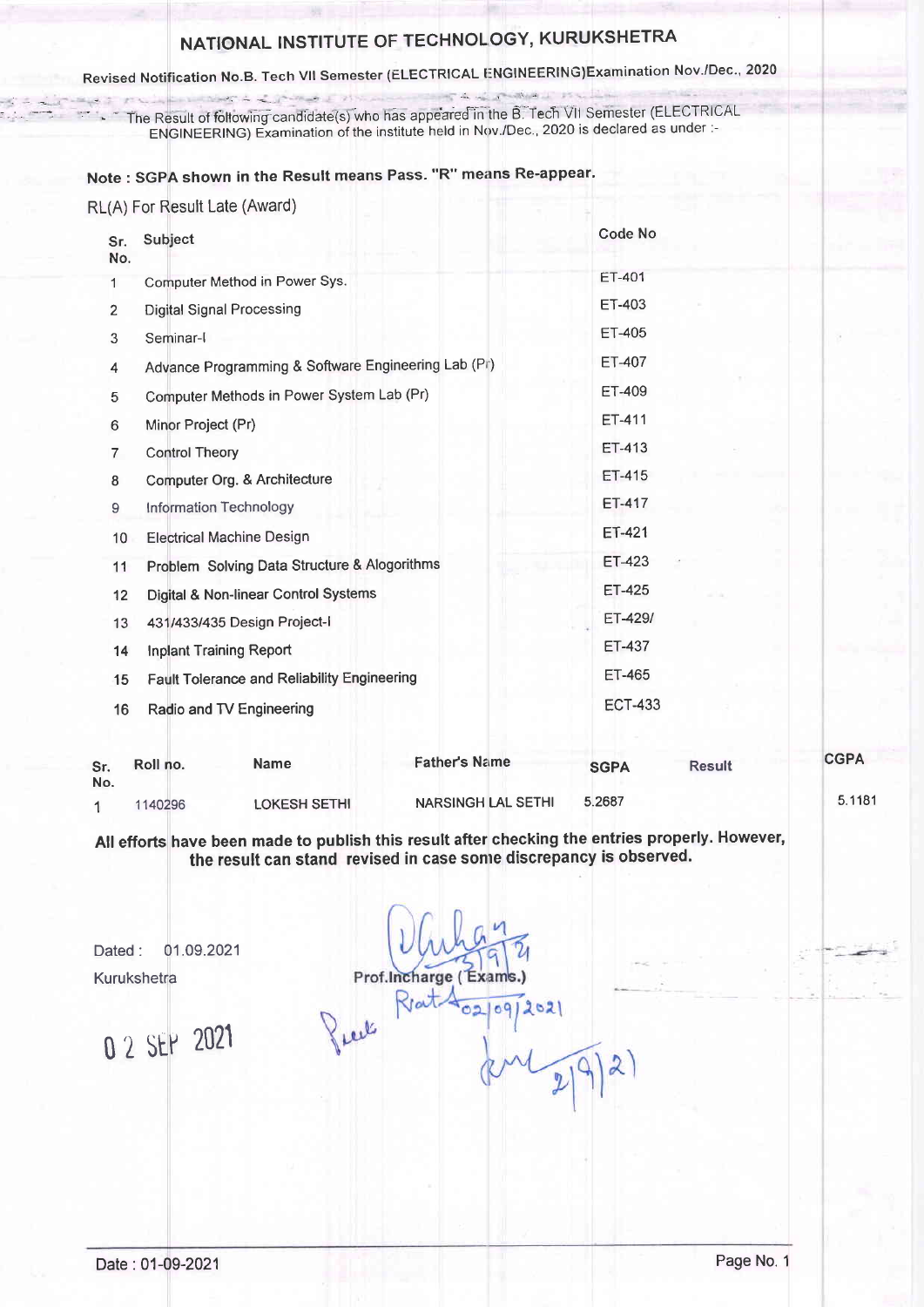### NATIONAL INSTITUTE OF TECHNOLOGY, KURUKSHETRA

Revised Notification No.B. Tech VII Semester (ELECTRICAL ENGINEERING)Examination Nov./Dec., 2020

The Result of following candidate(s) who has appeared in the B. Tech VII Semester (ELECTRICAL e Result of following candidate(s) who has appeared in the B. Tech VII Semester (EEEO This<br>ENGINEERING) Examination of the institute held in Nov./Dec., 2020 is declared as under :-

### Note : SGPA shown in the Result means Pass. "R" means Re-appear.

RL(A) For Result Late (Award)

| Sr.<br>No.       | Subject                                             | Code No        |
|------------------|-----------------------------------------------------|----------------|
| 1                | Computer Method in Power Sys.                       | ET-401         |
| $\overline{2}$   | <b>Digital Signal Processing</b>                    | ET-403         |
| 3                | Seminar-I                                           | ET-405         |
| 4                | Advance Programming & Software Engineering Lab (Pr) | ET-407         |
| 5                | Computer Methods in Power System Lab (Pr)           | ET-409         |
| 6                | Minor Project (Pr)                                  | ET-411         |
| 7                | <b>Control Theory</b>                               | ET-413         |
| $\boldsymbol{8}$ | Computer Org. & Architecture                        | ET-415         |
| 9                | Information Technology                              | ET-417         |
| 10               | <b>Electrical Machine Design</b>                    | ET-421         |
| 11               | Problem Solving Data Structure & Alogorithms        | ET-423         |
| 12               | Digital & Non-linear Control Systems                | <b>ET-425</b>  |
| 13               | 431/433/435 Design Project-I                        | ET-429/        |
| 14               | Inplant Training Report                             | ET-437         |
| 15               | Fault Tolerance and Reliability Engineering         | ET-465         |
| 16               | <b>Fundamentals of Software Engineering</b>         | <b>COT-471</b> |
| 17               | Radio and TV Engineering                            | <b>ECT-433</b> |
|                  |                                                     |                |

| Sr.<br>No. | Roll no. | Name                    | <b>Father's Name</b> | <b>SGPA</b>   | <b>Result</b> | <b>CGPA</b> |
|------------|----------|-------------------------|----------------------|---------------|---------------|-------------|
|            | 11510265 | <b>VISHAL CHOUDHARY</b> | <b>BHAGWAN DASS</b>  | <b>7.1940</b> |               | 5.4648      |

All efforts have been made to publish this result after checking the entries properly. However the result can stand revised in case some discrepancy is observed.

01.09.2021 Dated: Kurukshetra

0 2 SEM 2021

Prof.Incharge (Exams.) 0912021 rech